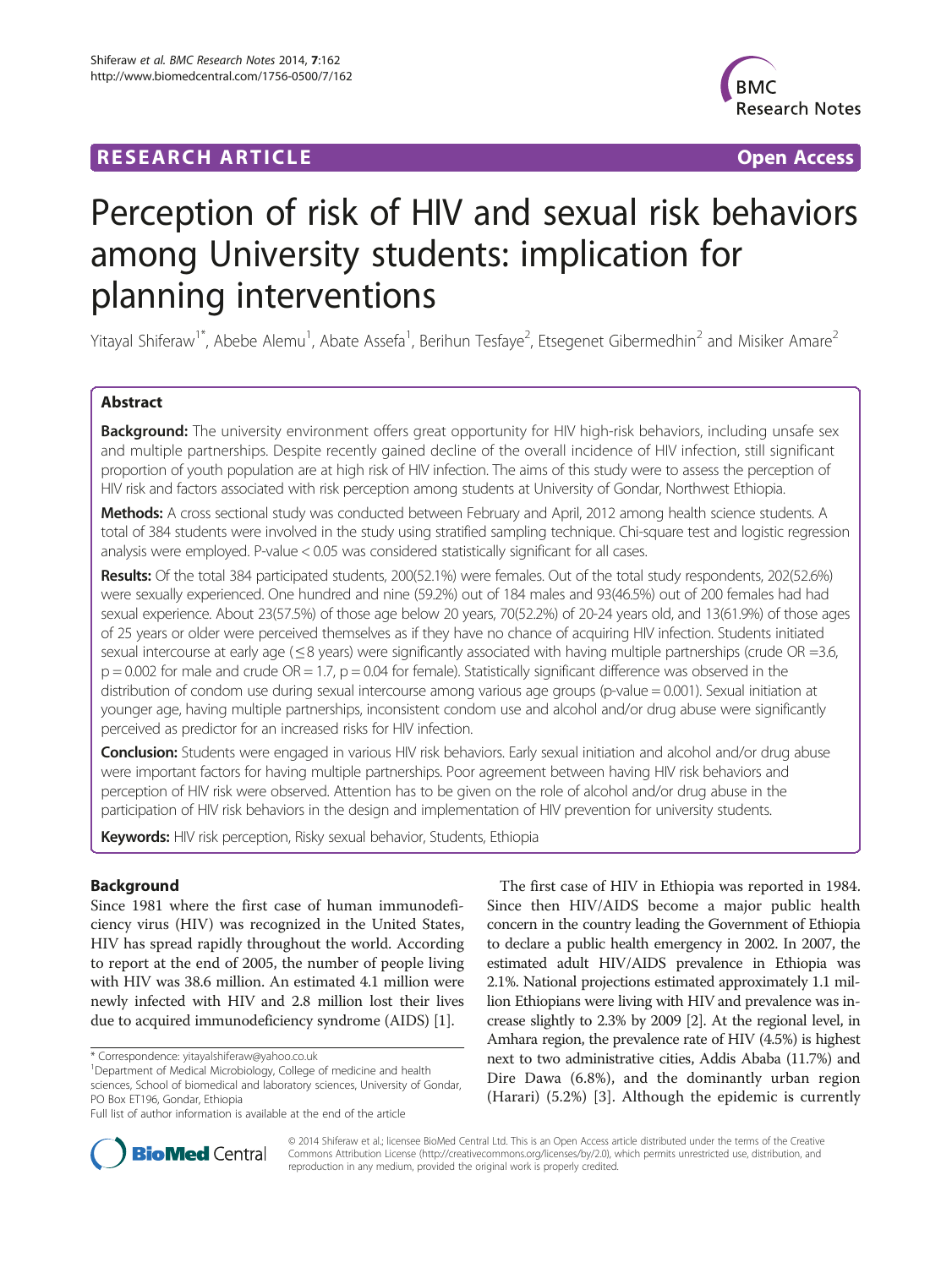stable, HIV/AIDS remains a major development challenge for Ethiopians. Poverty, food shortages and other socio-economic factors are amplified the impact of the epidemic [\[2](#page-7-0)].

Over half of all new infections worldwide were among young people between the ages of 15 and 24 years. Every day, 6,000 young people become infected with HIV more than five every minute [\[4](#page-7-0)]. In the United States, half of all new infections are estimated to be among people under age 25 years and the majority of young people are infected sexually [[5](#page-7-0)]. Demographic health surveys of many countries were revealed adolescents are experienced puberty nowadays at younger age than the previous generation. As result, they are involved in early initiation of sexual intercourse; most of it is being unsafe, unplanned and exposing them to unwanted pregnancy, abortion and sexual transmitted disease [[6](#page-7-0)].

Globally, university students are in the age range with the highest rates of new HIV infections [\[7](#page-7-0)]. The university environment with its attendant relative lack of parental supervision offers great opportunity for young people, who are bridging from adolescence to adulthood, to test the limits of their new found freedom through sexual experimentation [[7,8](#page-7-0)]. Such experimentation frequently involves engagement in risky sexual activities such as multiple partnerships, inconsistent use of condoms, and having sex under the influence of alcohol or drugs [[9\]](#page-7-0). Literature on health related behavior emphasizes the perception of being at risk of infection as one of the necessary conditions for behavioral change [\[10](#page-7-0)]. Moreover, the degree of the perceived risk seems to affect individual actual control in adopting preventive measures. Individual risk perception as well as individual knowledge, is likely to be subjected to socio-environmental influences, as long as social interaction allows information exchange, facilitates common evaluation and definition of the meaning and of its validity [[11\]](#page-7-0).

Interventions developed for general population may not be appropriate for university students. In order to develop the body of knowledge necessary needed to develop interventions targeted to different category of people [\[7](#page-7-0)], it is an immense important to study the overall HIV risk behaviors and perception of risk among university students. This approach is critical because of the plausible differences in risky behaviors between on-campus and off-campus students [[12\]](#page-7-0). University students are at risk because they tend to be sexually adventurous, often with multiple partners and do not consistently use condoms [\[7,13](#page-7-0)]. Risky sexual behavior includes early age at first sexual intercourse, multiple sexual partners, unprotected sexual intercourse, and untreated sexually transmitted diseases [\[14\]](#page-7-0). In both low and high endemic settings, reducing the vulnerability of young people to HIV infection is the principal defense against the epidemics of the future [\[11\]](#page-7-0). Although various surveys have been done to study the sexual behavior of youth in Ethiopia, very few studies have assessed youth HIV risk sexual behaviors and perception of HIV risk. So far no study has been carried out on perception of HIV risk and sexual risk behaviors among university students in the study area. Fully understanding these issues will help to provide a foundation for future inquires into the behavioral aspects that contribute to HIV transmission. Hence, assessing the perception of HIV risk and sexual risk behaviors among students will provide information for policy makers to design and implement appropriate programs on prevention of HIV transmission among university students.

## Methods

#### Study area and design

A cross sectional study was conducted from February to April, 2012 among health Science undergraduate students at University of Gondar (UoG). The University is found in Gondar town. Gondar town is located in the North Gondar Zone of the Amhara Region, Northwest Ethiopia, and 748 km far from Addis Ababa, the capital city of Ethiopia. The university has different colleges and schools having many departments.

#### Study population and sampling procedure

There were a total of 2,500 health science undergraduate students at UoG during the study period. The sample size was determined using single population proportion statistical formula taking 50% HIV high-risk behaviors because of absence of similar study in the study area. Considering 5% of absolute precision with 95% confidence interval, a minimal sample size of 384 was attained. Assuming homogeneity in academic status of the students in the same year of study, stratified proportionate sampling was used to select study participants. Students' list was obtained from student registration books and based on their year of study stratified into six categories (year І to year VІ undergraduate students). From each category proportional numbers of students were selected using systematic random sampling to obtain the total samples for the study.

#### Data collection

Face-to-face survey using self-administered questionnaires were conducted to obtain the following information from the study participants: socio-demographic characteristics, sexual behaviors, comprehensive knowledge on HIV/AIDS and risk perception of HIV infection. The questionnaires were adapted from survey instruments that have been tested and used to conduct college based HIV/AIDS knowledge, attitudes, beliefs and behavior surveys [\[12,15-17](#page-7-0)]. In this manuscript, only the data relating to sexual risk behaviors and perception of HIV risk are presented. In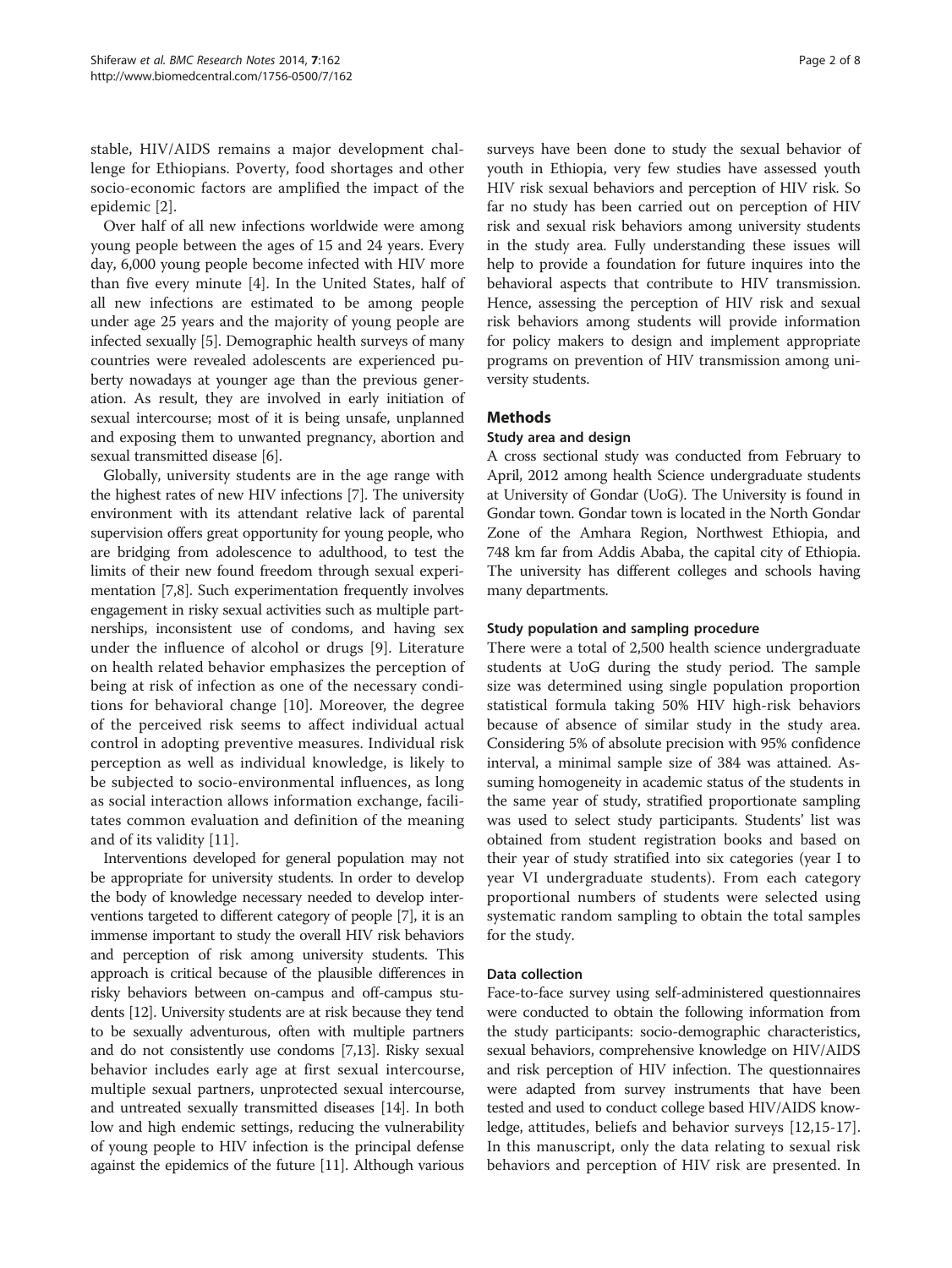order to see the reliability of the adopted questionnaires, the English version was translated into simple Amharic (local language) and back translated into English. And in the process there was no significant difference between the two versions and the local language was used to collect the required information. Pre- test of questionnaires were conducted on twenty students and the results were used to improve the phrasing of questions in the questionnaires.

#### Measures

We defined "sexually experienced" as having previously or currently engage in any form of sexual practices. The two HIV-risk sexual behaviors of multiple sexual partners and inconsistent or non-use of condoms were taken from CDC's list of risk factors for HIV transmission [[18\]](#page-7-0). Participants were categorized as having multiple partners if they had more the one partners within the past 6 months. Consistency of condom use was assessed by the question: "During the past 6 months, how often did you or your partner use a condom? Always was scored "0", any other answer was scored "1" (risky sex). The consistency of condom use among sexually experienced students who did not have sex within the last 6 months prior to the study was assessed by the question: "The last time you had sexual intercourse, did you or your partner use a condom?" Using condom always is coded as "consistent condom use" and other levels of condom use (rarely, sometimes, most of the time) or nonuse as "inconsistent condom use". Self-perception of HIV risk was assessed by the question "what are the chances that you might catch HIV? Would you say there is no chance, a moderate chance or a good chance"? For the analysis, 'moderate or good chance' was scored as 1, and no chance or don't know were scored as 0. In our analysis, low perception is defined as 'no chance' and high perception as 'moderate/good chance'.

## Data analysis

Data coding, cleaning and verification were performed to ensure quality of data before analysis. Data were entered and analyzed using SPSS software version 16. Descriptive analysis was conducted on the demographic variables such as age, ethnicity, religion, sexual experience, year of study and HIV risk perception. HIV risk behaviors and perception of the risk of HIV infection were compared between the different age groups using Chi-square  $(\chi^2)$  tests. Bivariate and multivariate logistic regression analyses were performed to determine the degree of association of HIV risk perception with the independent variables of age, ethnicity, religion, sexual experience and year of study. To control simultaneously for the possible confounding effects of the different variables, possible risks were estimated by multivariate analysis. Odds ratio (OR) and 95% confidence intervals (CIs) were calculated. P-values < 0.05 were considered statistically significant in all cases.

#### Ethical consideration

Ethical clearance was obtained from University of Gondar collage of Medicine and Health Science School of Biomedical and laboratory Science Ethical Review Committee. Prior to data collection, the purpose of the study was explained for participants and the confidentiality of the results was assured. All respondents were signed the informed consent form before participation.

#### Results

#### Socio-demographic characteristics

Of the 384 study participants, 200(52.1%) were females. The age of the study participants were ranged from 19 to 26 years with a mean of 21.  $5 \pm 5$  SD years. The majority of the students were in the age group of 20-24 years 235 (61.2%). In terms of ethnicity, most students were Amhara 165(43%) and majority of them were first year students 98 (25.6%). All the students were not married (Table 1).

#### Sexual characteristics

Of the total respondents, 202(52.6%) were already have a previous history of sexual experience and 5(2.5%) of them had their sexual debut at the age of 16 years or

## Table 1 Socio-demographic characteristics of the study participants

| <b>Categories</b> |               | <b>Number</b> | Percentage (%) |
|-------------------|---------------|---------------|----------------|
| Age in years      | <20           | 76            | 19.8           |
|                   | $20 - 24$     | 235           | 61.2           |
|                   | $\geq$ 25     | 73            | 19             |
| Gender            | Male          | 184           | 47.9           |
|                   | Female        | 200           | 52.1           |
| Ethnicity         | Amhara        | 165           | 43             |
|                   | Oromo         | 63            | 16.4           |
|                   | Tigray        | 48            | 12.6           |
|                   | Others        | 108           | 28             |
| Religion          | Orthodox      | 276           | 71.9           |
|                   | Muslim        | 56            | 14.5           |
|                   | Others        | 52            | 13.6           |
| Sexual experience | Yes           | 202           | 52.6           |
|                   | <b>No</b>     | 182           | 47.4           |
| Year of study     | I             | 98            | 25.6           |
|                   | $\mathbb{I}$  | 88            | 23             |
|                   | $\parallel$   | 79            | 20.5           |
|                   | $\mathsf{IV}$ | 62            | 16.1           |
|                   | $\vee$        | 40            | 10.4           |
|                   | VI            | 17            | 4.4            |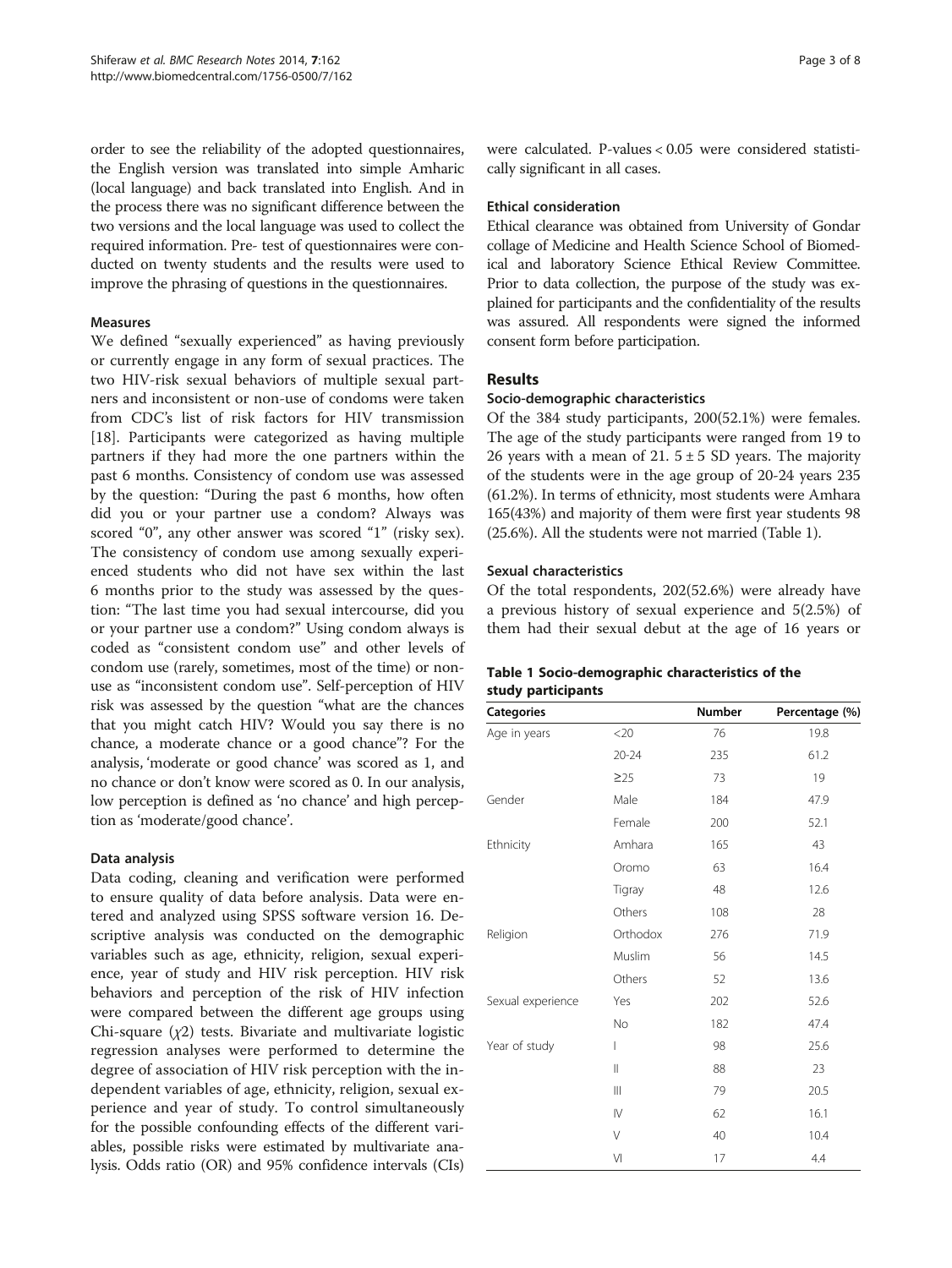younger, 70(34.6%) between 17 to18 years and 127(62.9%) at age 19 years or older. Moreover, of the sexually experienced participants, 8(20%) of those who are under the age of 20 years, 51(36.2%) between 20 and 24 years, and 6 (28.6%) of those 25 years and above were reported having sexual intercourse two or more times within the last 6 months. In this study, Pearson chi-square analyses were showed statistically significant differences in the distribution of condom use during sexual intercourse among the various age groups  $(p = 0.001)$  (Table 2). The perception of the risk of HIV infection was generally low among students. About 23(57.5%) of those age below 20 years, 70 (52.2%) of 20-24 years old, and 13(61.9%) of those ages of 25 years or older were perceived themselves as if they have no chance of acquiring HIV infection (Table 2).

Of the 202 sexually active respondents, 109(54%) were females while the remaining 93(46%) were males. The majority of the sexually active female respondents 64(58.7%) had multiple sexual partners within the last 6 months before the commencement of the study. However, only 18 (19.4%) males had multiple sexual partners. Females who used alcohol along with illegal drugs and low educational levels  $(1^{st} -3^{rd}$  year students) were significantly associated with having multiple sexual partners (COR 2.2, 95% CI 1.49 -3.31, p = 0.001 and COR 1.8, 95% CI 1.24 to 2.6, p = 0.001) respectively. Moreover, students initiated sexual intercourse at early age  $(≤18$  years) were significantly associated with having more than one partner (COR 3.6, 95% CI 1.50 -8.79, p = 0.002 for male) and (COR 1.7, 95% CI 1.02 - 1.52, p = 0.04 for female) compared to

those who are initiated sexual activity age above 18 years (Table [3](#page-4-0)).

#### Condom use

Table [4](#page-4-0) showed the relationship between dependent variables (inconsistent condom use in the last 6 months) and selected explanatory variables. For this analysis, we separated the results by gender considering differences in engagement of HIV risk behaviors between males and females. Of the total sexually experienced students, 60 (55%) males and 93(89.2%) females were reported inconsistence condom use in the last 6 months. The distribution of condom use in the last sexual intercourse varies between age groups as  $25(62%)$  of those age ≤19 years, 55(39%) of those age 20-24, and 5(23.8%) of those age 25 years and older were used it. This study reviled inconsistent condom use in the last 6 months increased as the age of the participants were increased. Logistic regression analysis indicated that sexually experienced male students of  $\geq 25$  years old and those 20-24 years were significantly associated with inconsistent use of condom (COR 1.8, 95% CI 2.07-16.28, p = 0.006; COR 2.3, 95% CI 1.30-15.53, p = 0.006 respectively) compared to those age below 20 years old. Similarly, among females, those age 25 years and older (COR 1.8, 95% CI 2.07-16.28,  $p = 0.002$ ) and age between 20-24 years (COR 2.02, CI 95% 1.30-15.53, p = 0.002) were more likely use condom inconsistently compared to those age below 20 years old. Moreover, there was statistically significant association between drinking alcohol along with illegal drugs and

| Table 2 Chi-square analysis of sexual behaviors and perception of HIV risk of 202 sexually experienced students by age |  |
|------------------------------------------------------------------------------------------------------------------------|--|
|                                                                                                                        |  |

| Categories                                                |                | Age in years   |                   |              | p-value |
|-----------------------------------------------------------|----------------|----------------|-------------------|--------------|---------|
|                                                           |                | ≤19 (n = 40)   | $20-24$ (n = 141) | ≥25 (n = 21) |         |
| Frequency of sexual intercourse in the last 6 months      | 0              | 21             | 50                | 8            |         |
|                                                           | Once           | 11             | 40                | 7            | 0.21    |
|                                                           | $\geq$ 2 times | 8              | 51                | 6            |         |
| Number of sexual partners for female                      |                | 15             | 51                | 8            |         |
|                                                           | $\geq$ 2       | 3              | 14                | 3            | 0.255   |
| Condom use in last sexual intercourse                     | Yes            | 25             | 55                | 5            |         |
|                                                           | No             | 15             | 86                | 16           | 0.01    |
| Condom use during sexual intercourse in the last 6 months | Never/rarely   | 10             | 75                | 16           |         |
|                                                           | Sometimes      | 7              | 33                | 2            | 0.001   |
|                                                           | Always         | 23             | 33                | 3            |         |
| <b>ADULSI</b>                                             | Yes            | 14             | 90                | 13           |         |
|                                                           | No             | 26             | 51                | 8            | 0.21    |
| Perceived HIV risk                                        | No             | 21             | 68                | 12           |         |
|                                                           | Moderate       | 13             | 45                | 6            |         |
|                                                           | Good           | $\overline{4}$ | 19                | 2            | 0.96    |
|                                                           | Don't know     | 2              | 2                 |              |         |

AULSI: Alcohol and/or drug use in the last sexual intercourse.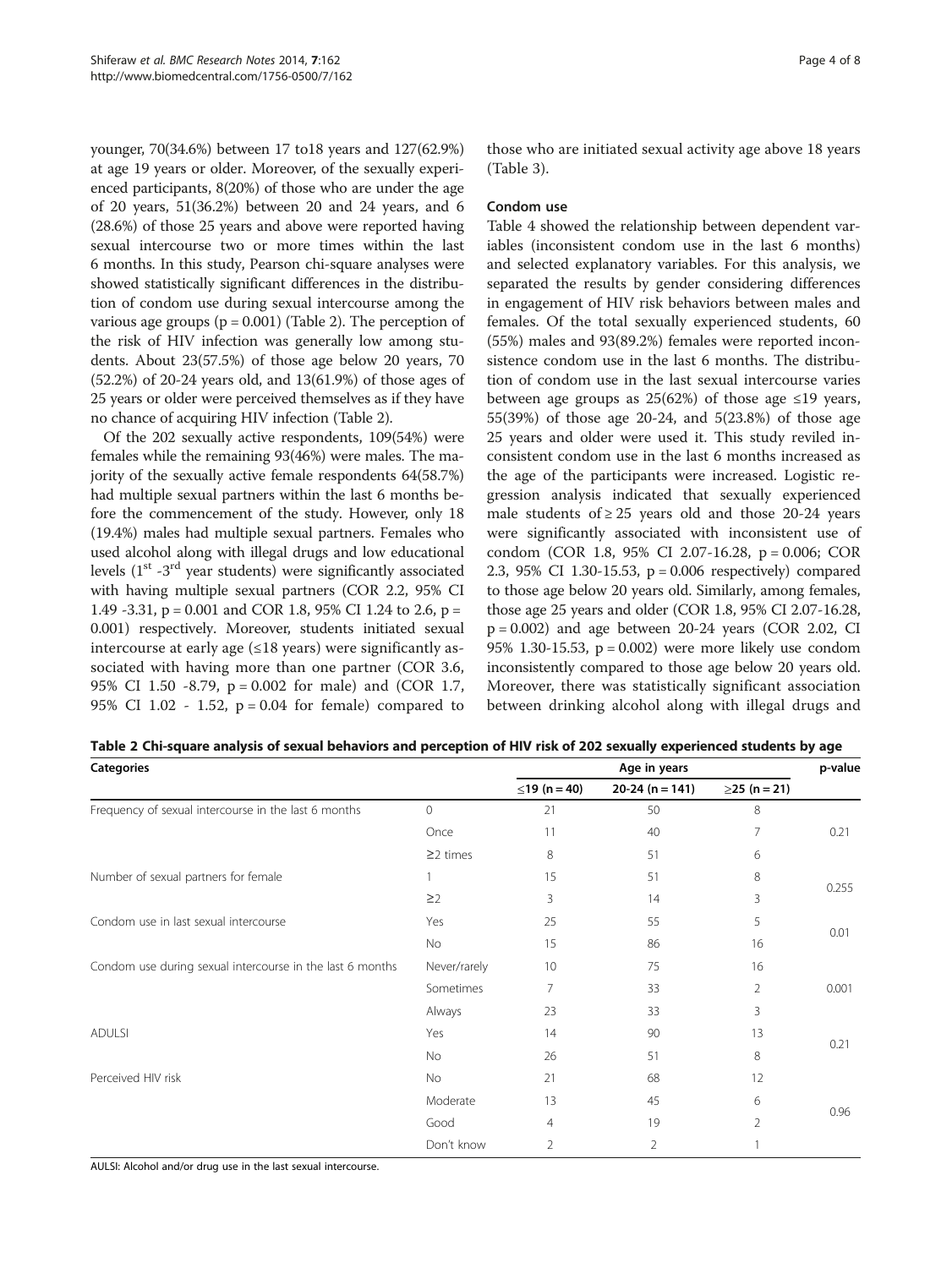| <b>Variables</b>              |                | Female with multiple sexual partner ( $n = 64$ ) |                   |         | Male with multiple sexual partner ( $n = 18$ ) |                   |         |
|-------------------------------|----------------|--------------------------------------------------|-------------------|---------|------------------------------------------------|-------------------|---------|
|                               |                | n(%)                                             | COR (95% CI)      | p-value | n (%)                                          | COR (95% CI)      | p-value |
| Age in year                   | <20            | 14(63.6)                                         |                   |         | 3(16.7)                                        |                   |         |
|                               | $20 - 24$      | 47(1.8)                                          | 0.93(0.346, 2.48) | 0.11    | 14(21.5)                                       | 1.62(0.41, 6.33)  | 0.579   |
|                               | $\geq$ 25      | 3(27.3)                                          | 0.21(0.04, 1.05)  |         | 1(10)                                          | 0.63(0.06, 6.96)  |         |
| Ethnicity                     | Amhara         | 28(59.6)                                         |                   |         | 10(25)                                         |                   |         |
|                               | Oromo          | 11(61.1)                                         | 1.07(0.35, 1.05)  |         | 1(6.7)                                         | 0.21(0.03, 1.84)  |         |
|                               | Tigray         | 9(64.3)                                          | 1.22(0.35,4.22)   | 0.898   | 1(8.3)                                         | 0.27(0.03, 2.39)  | 0.374   |
|                               | Others         | 16(53.3)                                         | 0.78(0.31, 1.95)  |         | 6(23.1)                                        | 0.9(0.28, 2.87)   |         |
| Year of study                 | $1 - 3$        | 73.3                                             |                   |         | 10(15.6)                                       |                   |         |
|                               | $4 - 6$        | 40.8                                             | 1.79(1.24,2.60)   | 0.001   | 8(27.6)                                        | 1.17(0.91,1.49)   | 0.176   |
| <b>ADULSI</b>                 | Yes            | 58(68.3)                                         | 2.22(1.49,3.31)   |         | 5(14.3)                                        | 0.58(0.186, 1.77) |         |
|                               | No             | 6(29.6)                                          |                   | 0.001   | 13(22.4)                                       |                   | 0.336   |
| Age at sexual debut (in year) | $\leq 18$      | 35(77.8)                                         | 1.7(1.02, 1.52)   | 0.04    | 12(40)                                         | 3.64(1.50,8.79)   |         |
|                               | $\geq$ 19      | 29(45.3)                                         |                   |         | 6(9.5)                                         |                   | 0.002   |
| UIDA in the last 6 months     | No             | 9(34.6)                                          |                   |         | 8(14.3)                                        |                   |         |
|                               | $\geq$ 1 times | 55(66.3)                                         | 1.94(1.29,29.24)  | 0.04    | 10(27)                                         | 1.16(0.94, 1.47)  | 0.128   |

<span id="page-4-0"></span>Table 3 Bivariate analysis of risk factors for having multiple sexual partners in the previous 6 months

AULSI: Alcohol and/or drug use in the last sexual intercourse, UIDA: Use of illegal drugs and alcohol, n: the number of respondent reporting multiple partnerships, COR: Crude odds ratio.

inconsistence condom use among female students (COR 2.2, p = 0.00) (Table 4).

## HIV risk perception

In this study, the perception of the risk of HIV infection was generally low among students. Only 106(52.5%) of

those respondents who are inconsistently used condoms in the previous 6 months were perceived themselves having moderate to good chance of acquiring HIV infection. Among sexually experienced respondents, 49(54.9%) were perceived multiple partnerships as a risk of HIV infection. Moreover, as shown in Table [5](#page-5-0), sexual initiation at younger

| Table 4 Bivariate and multivariate analysis of risk factors for unprotected sexual intercourse among sexually experienced |  |  |
|---------------------------------------------------------------------------------------------------------------------------|--|--|
| students by gender                                                                                                        |  |  |

| <b>Variables</b>          |                | Inconsistence condom use in the last 6 months* |                      |                   |                       |                       |  |
|---------------------------|----------------|------------------------------------------------|----------------------|-------------------|-----------------------|-----------------------|--|
|                           |                | Male $(n = 109)$                               |                      | Female $(n = 93)$ |                       | AOR (95% CI)          |  |
|                           |                | $(%)^a$                                        | <b>COR (95% CI)</b>  | $(%)^a$           | COR (95% CI)          |                       |  |
| Age in year               | <20            | 38.9                                           |                      | 45.5              |                       |                       |  |
|                           | $20 - 24$      | 69.2                                           | $1.8(1.59, 13.5)$ ** | 83.0              | $1.8(2.07, 16.28)$ ** | $1.8(2.08, 16.28)$ ** |  |
|                           | $\geq$ 25      | 90.0                                           | $2.3(1.74, 14.3)$ ** | 90.9              | 2.02(1.30,15.53)**    | 2.02(1.30,15.53)**    |  |
| Ethnicity                 | Amhara         | 72.5                                           |                      | 80.9              |                       |                       |  |
|                           | Tigray         | 60.0                                           | 0.3(0.09, 1.13)      | 61.1              | 0.24(0.073, 0.77)     | 0.24(0.073, 0.77)     |  |
|                           | Oromo          | 58.3                                           | 1.3(0.25, 4.99)      | 64.3              | 0.80(0.2, 3.77)       | 0.81(0.2,3.77)        |  |
|                           | Others         | 57.9                                           | 0.5(0.18, 1.4)       | 83.3              | 1.18(0.35, 3.95)      | 1.18 (0.35,3.95)      |  |
| Year of study             | $1 - 3$        | 65.6                                           |                      | 80.0              |                       |                       |  |
|                           | $4-6$          | 62.1                                           | 0.85(0.34, 2.13)     | 71.4              | 0.63(0.26, 1.52)      | 0.625(0.258, 1.52)    |  |
| <b>ADULSI</b>             | Yes            | 62.9                                           | 0.89(0.37, 2.13)     | 87.8              | 2.2(3.80,14.85)       | $2.5(4.11, 15.70)$ ** |  |
|                           | No             | 65.5                                           |                      | 40.7              |                       |                       |  |
| Age at sexual debut       | $\leq 18$      | 73.3                                           | 1.2(1.06, 6.30)      | 66.7              | 0.42(0.17, 1.02)      | 0.42(0.17, 1.02)      |  |
|                           | $\geq$ 19      | 60.3                                           |                      | 82.8              |                       |                       |  |
| UIDA in the last 6 months | No             | 62.5                                           |                      | 50.0              |                       |                       |  |
|                           | $\geq$ 1 times | 67.6                                           | 1.25(0.52,3.00)      | 84.3              | 1.21(0.39, 3.76)      | 1.21(0.39,3.76)       |  |

ADULSI: Alcohol and/or drug use in the last sexual intercourse, <sup>a</sup>percent of inconsistent condom use in the last 6 months among sexually experienced students, \*Adjusted for all variables listed in the tables, \*\*p ≤ 0.05, COR: Crude odds ratio, AOR: Adjusted odds ratio.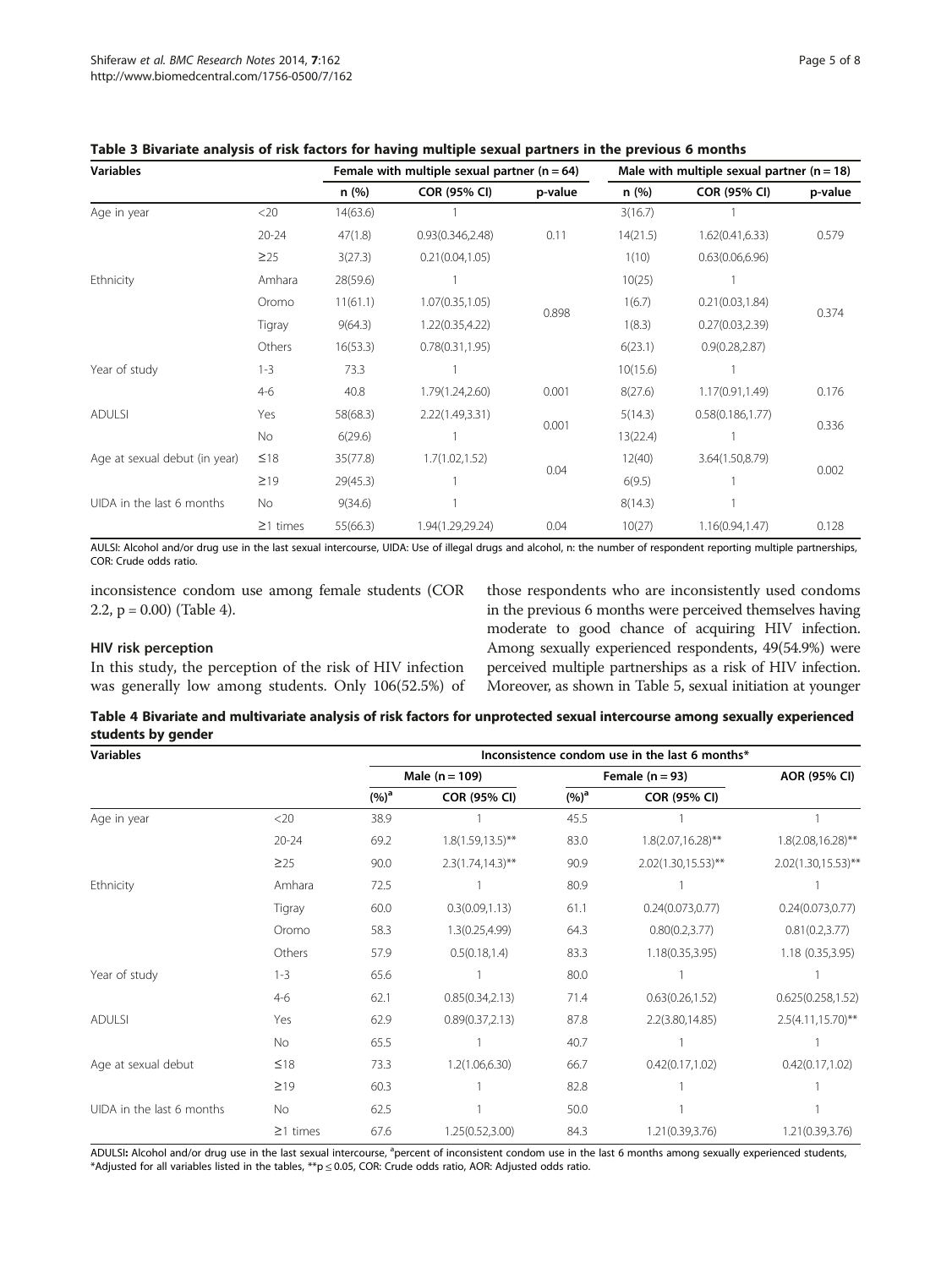|                               |               | Moderate/good perception of risks for HIV infection ( $n = 89$ ) |                        |                      |  |  |  |
|-------------------------------|---------------|------------------------------------------------------------------|------------------------|----------------------|--|--|--|
| <b>Variables</b>              |               | $(%)^c$                                                          | Odds ratio with 95% CI |                      |  |  |  |
|                               |               |                                                                  | Crude OR (95% CI)      | Adjusted OR (95% CI) |  |  |  |
| Age at sexual debut (in year) | $\leq 18$     | 36.0                                                             |                        |                      |  |  |  |
|                               | $\geq$ 19     | 52.6                                                             | 2.69(1.47,1.94)**      | 2.69 (1.47,1.94)**   |  |  |  |
| Condom use in last 6 months   | Consistence   | 23.7                                                             |                        |                      |  |  |  |
|                               | Inconsistence | 52.5                                                             | 3.54(1.78,7.02)**      | $3.75(1.5,9.02)$ **  |  |  |  |
| UIDA in the last 6 months     | Yes           | 54.2                                                             | $2.86(1.57.5.18)$ **   | $2.3(1.31, 4.33)^*$  |  |  |  |
|                               | <b>No</b>     | 29.3                                                             |                        |                      |  |  |  |
| Multiple partnership          | Yes           | 54.9                                                             | $2.1(1.19,3.72)$ **    | $1.8(1.13,3.51)^{*}$ |  |  |  |
|                               | <b>No</b>     | 36.7                                                             |                        |                      |  |  |  |

<span id="page-5-0"></span>Table 5 Bivariate and multivariate analysis of factors associated with reporting moderate to good perception of HIV risk among sexually experienced respondents

UIDA: Alcohol and/or drug use in the last sexual intercourse, <sup>c</sup>percent of sexually experienced students who perceived good/moderate HIV risk, \*p < 0.05,  $**p < 0.01$ .

age, having multiple partnerships, inconsistent condom use and alcohol and/or drug abuse were significantly perceived as predictor for an increased risks for HIV infection (Table 5).

## **Discussion**

#### Sexual behavior and perceptions of HIV risk

This study tried to give important information regarding the sexual behavior of university students, their risk perception, and possible protective measures including condom use that should be implement in an effort to control the spread of HIV. In this study, 52.6% of the participating students were admitted previous history of sexual experience which comprises, 50.4% of boys and 54.5% of girls. These figures are almost in line with the results of similar studies in Kenyan [[19](#page-7-0)], Uganda [\[20\]](#page-7-0), in cities' of Ethiopia such as Addis Ababa [\[21\]](#page-7-0), Bahir Dar [[22](#page-7-0)], and Harar [[23](#page-7-0)]. Young people in both developing and developed countries commence sexual activity relatively early ages. In this study, most of the participants were initiated their first sexual intercourse at the age range of 19 years or more. It was also observed, 2.5% of those who already commence sexual intercourses were initiated the first act at the age of 16 years or less. Comparable low rate of sexual initiation at early age was reported in South Africa but similar study in USA high rate of sexual initiation at early age was reported [[24](#page-7-0)].

Having multiple sexual partners is a recognized risk for HIV infection. We observed an overall rate of 40.6% multiple partnerships among sexually experience respondents. Similar comparable findings are reported in different studies [[19,24,25](#page-7-0)]. The majority sexually active respondents and having multiple partnerships were found to be female students. In contrast to these findings, report from Uganda indicated larger proportion of males (62.9%) than females (51.3%) were sexual activity and more males (40.5%) than

females (25.0%) had multiple sexual partners [\[26\]](#page-7-0). Significant numbers of students who are initiated sexual activities at early age in both sexes were more likely to have multiple sexual partners. Literature support early sexual debut has been associated with HIV-related risk factors like multiple partners, unprotected sex and alcohol use in the context of sexual intercourse [\[14,27,28\]](#page-7-0). In contradict to the report from Uganda [\[26](#page-7-0)], fewer cases of multiple partnerships were observed among students of older age group in both sexes. This finding was comparable to similar studies [[19,25\]](#page-7-0). These findings may be attributed to the "maturing out" phenomenon. This phenomenon is believed to result when adolescent transit to adulthood and take responsibilities. And these events are associated with change in attitudes toward problematic sexual behavior and HIV risk perceptions. Overall, respondents who are reported alcohol or illegal drug use in the last sex and in the previous 6 months before the study were more likely in all cases to have multiple sexual partners. Once again this suggests that individuals with one HIV risk behavior are more likely to exhibit others.

Another characteristic feature that makes youth sexual activity high risk is their either non-or very minimal use of any protective measures, specifically the use of condom. In keeping with other findings [[25,29,30\]](#page-7-0), this study found consistent use of condoms to protect individuals from HIV infection was low among sexually experienced respondents of all ages. More than half (57.9%) of sexually experienced respondents were not utilize condom in the last sex and only 29.2% were claimed consistent condom utilization during subsequent sexual encounters. We also observed an age-related downward trend of consistent condom utilization where as age increased condoms utilization was decreased. Respondents aged 25 years or older significantly more likely than those below 20 years to report that they or their partners were not use condom during last sex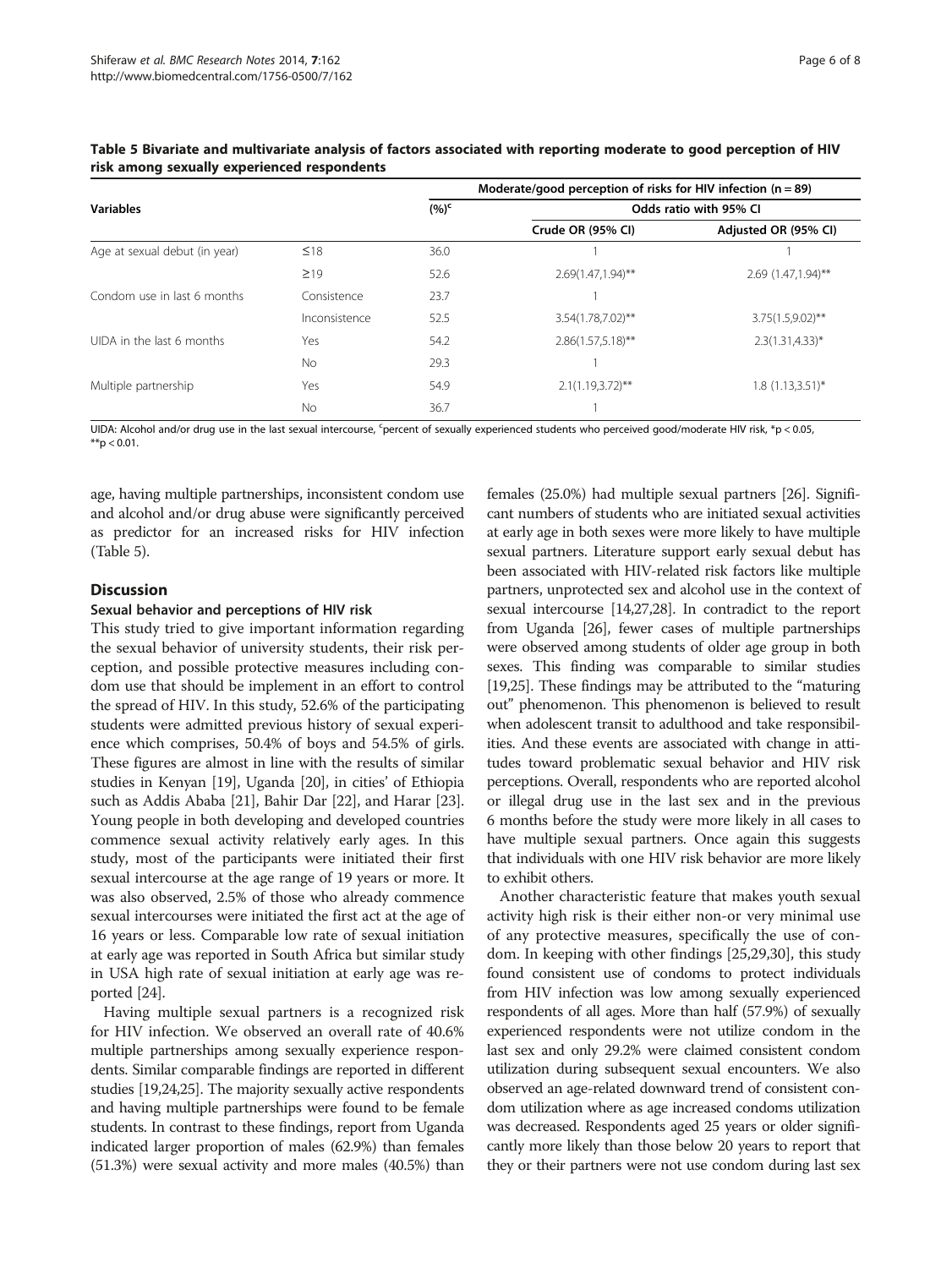and less likely to report they or their partners were always used condom during sexual intercourse in the last 6 months. The same age group was less likely to report having more than one sexual partner. As a result of this contradiction, any protective effect granted by having single partnership is eroded by lack of condom use because their partners may also have other partners.

Female students also significantly more likely than males to report them or their partners were not use condom during last sex and /or within the last 6 months. Low condom use among females is quite troubling because women are more likely than men to be infected with HIV during sexual intercourse. In addition females in our sample were more likely reporting having multiple sexual partners. These make a twofold risk in transmission of HIV infection compared to male. Moreover, as a group, students who use alcohol and/or illegal drugs were also more likely to report having multiple sexual partners and inconsistent condom use. These findings were concordant with previous studies [[31,32](#page-7-0)] that have shown individuals engaging in HIV risk behaviors often engage in other high risk behaviors. These findings will indicate more attention needs to focus on the role of alcohol and drug use in the participation of HIV sexual risk behaviors in the design and implementation of HIV prevention programs for university students.

## Factors associated with risk perception

Perception of risk may be a strong motivating factor for behavioral change, particularly if the individual perceives control over the risk behavior [[33](#page-7-0)]. The tendency to systematically underestimate personal risk termed 'optimistic bias [\[34\]](#page-7-0) and treating HIV infection as a distant possibility [[35](#page-7-0)] have been reported among college students. This could be due to adoption of protective behaviors, which is unlikely to occur unless the person is well aware of the risk of HIV infection. In the case of the level of HIV infection associated risk sexual behaviors among our sample students, self-perception of HIV risk was low. About 55.9% of sexually experienced students were not perceived themselves as a potential target for HIV infection. The risk here is with their low perception of potential candidate for HIV infection; students may not take any HIV preventive measures at the time of exposure to risk sexual behaviors. Study showed that people can judge their risk of HIV infection [\[36\]](#page-7-0). However, sometimes people who are at risk may not perceive their risk and are less motivated to protect themselves [\[37\]](#page-7-0). Even though the number of students who are reported alcohol and/or other drug use; multiple partnerships; and inconsistent condom use were high, most strikingly students who have these risk behaviors were significantly perceived themselves as having a moderate to good risk of being infected with HIV than they do not. These observations implies that students who lead risk free sexual behavior, believe and expect their partner also do the same and gradually become reluctant and less motivated to apply prevention methods all the time in future. Current good students' sexual behavior cannot be a guaranty for its continuation and it is difficult to be confidence enough and rely on students living in area where high risk sexual behaviors were abundant. Therefore, students' risk perception for HIV infection could be there whether there is risk sexual behavior or not.

As results of globalization and easy access of technology the rate of communication and information delivery have been improved among the society. Social media like face book which attract attention of youth should be implement to transmit prevention messages periodically. College student television broadcasts, use of group SMS message, students' newspapers are possible approaches which should be consider while designing HIV prevention interventions for university students. All these communication channels should emphasize importance of condom use, risk behind multiple sexual partners, effects of alcohol and drugs for HIV related risk behaviors and the importance of once HIV risk perception in control of its transmission. It is also advisable providing of free condoms in college or student residence hall.

#### Limitation of the study

Sensitive and unethical issues like socio-cultural and partner's emotional and psychological characteristics of the participants which can influence HIV risk perception and behavior were not collected. These make this study to be deficient in assessing all factors responsible for HIV risk perception and behavior. Moreover, since this is a crosssectional study, the direction of causal relationships cannot be determined.

## Conclusion

This study suggests that many participants were engaged in risk behaviors that exposed them to HIV infection. The engagement of the students in HIV sexual risk behaviors were varied by age and gender. Early age sexual initiation and alcohol and/or drugs use were important factors for having multiple partnerships. Condom use was generally poor among older students and use of alcohol and/or drug was important predictor for inconsistent condom use. Furthermore, we identified poor agreement between engaging in HIV risk sexual behavior and perception of HIV risk among the students. The findings suggest that college students cannot be considered a homogenous population for which one type of intervention will be effective. As a results intervention programmes for HIV prevention in this University should be prepared in a manner of addressing different issues in various categories of students based on the observed deficiencies. It is better to give more attention on the role of alcohol and drug use